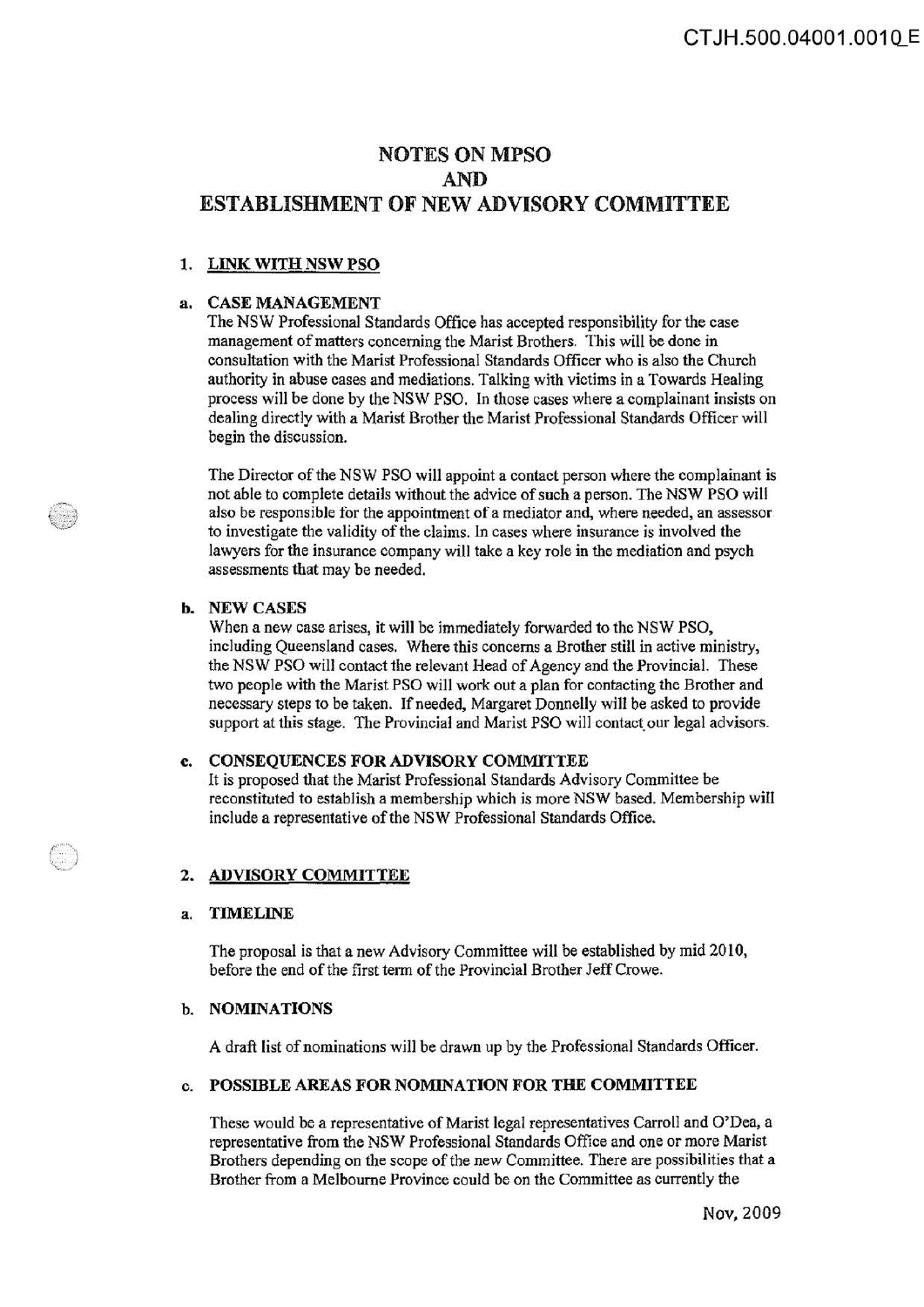MPSO Director is covering the Melbourne Province matters. Other possibilities would be a therapist representative, a public relations representative and a retired police person representative.

#### d. CHAIRPERSON

The advice of our legal advisors is that the Chairperson be a Brother.

## e. LOOKING TO THE FUTURE

This proposal allows for a lay PSO to be appointed at any time. NSW PSO is prepared to take on the management of cases other than those that become court matters under the control of Greg Walsh, or those people who wish only to speak to a Marist Brother.

### f. PSO SECRETARY

The PSO Secretary has a working knowledge of the office and understands the filing system (hard copy and electronic). She knows the relevant authorities to be contacted according to individual cases. She does all the secretarial work of the office, including being the receptionist. This has significantly eased the work pressure on the Marist PSO.

#### 3. PRESS RELEASES

Normally press releases wilJ be written by the Professional Standards Officer. This does not apply to the current special situation for Canberra cases.

#### 4. COURT HEARINGS

#### a. SUPPORT PERSON

A Support Person or Brother will be appointed whenever a Brother has to go to court for whatever reason. The Support Person will be chosen on the basis of their experience and their relationship with the Brother who is to appear in court.

#### b. MEDIA AND PR

Apart from the special situation in Canberra at the moment PR and contact with the media will be organised by the PSO Officer. At the present moment Mike Watson is the professional PR person available for consultation.

#### 5. MEDIATIONS

an<br>A

Where possible the NSW PSO will organise the meetings for mediation with the complainant. The Marist Professional Standards Officer will normally attend the mediations. This does not apply to the Canberra situation. Any verbal apology would be from a Brother.

## 6. LIAISON WITH CCI

The Marist PSO Director will continue to liaise with the Catholic Church Insurance and their lawyers Monahan and Rowell. During the current special Canberra situation that liaison will be carried out largely by the Marist lawyers Carroll and O'Dea in consultation with the Provincial and the Marist PSO Director.